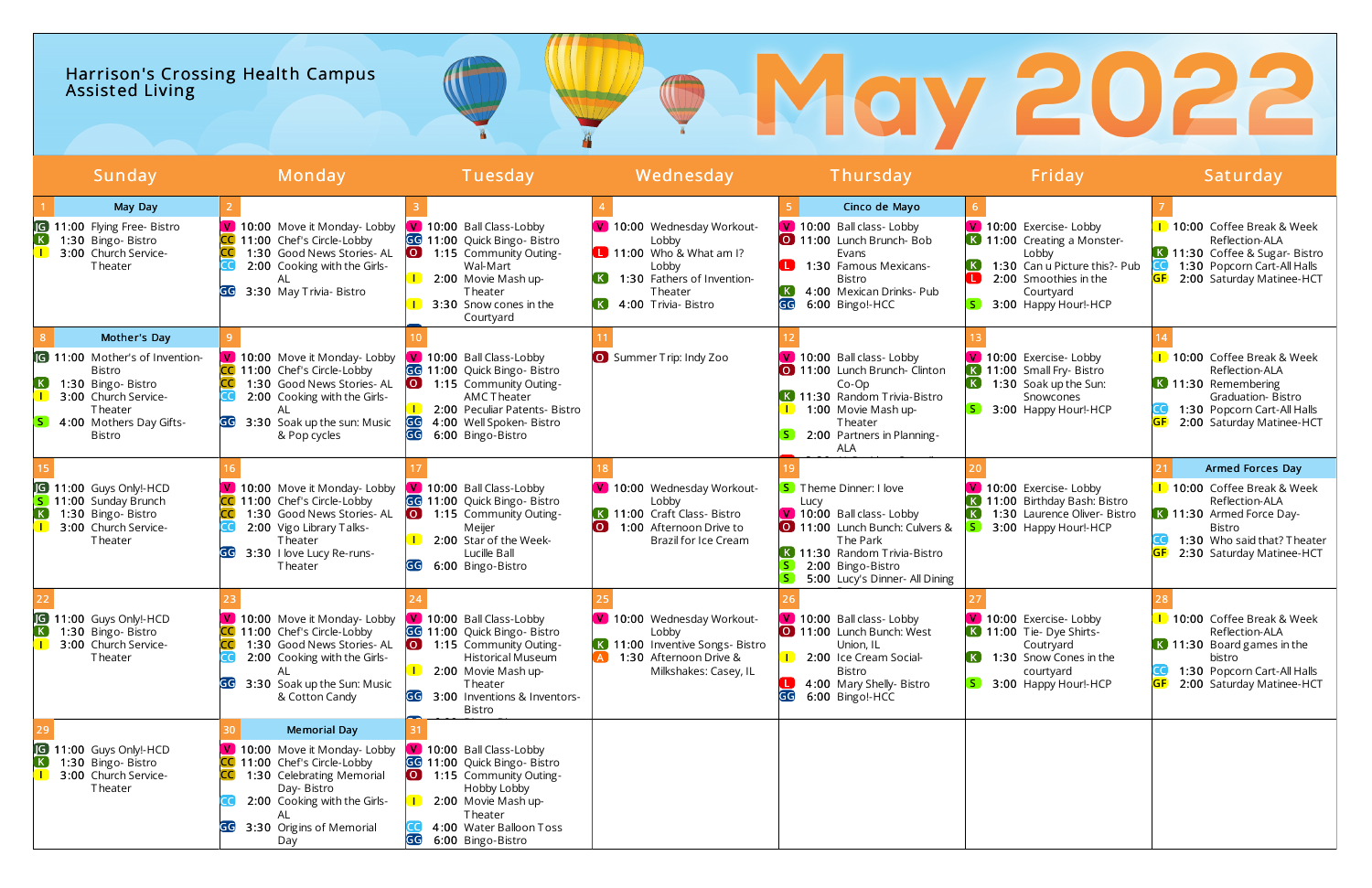# Harrison's Crossing Health Campus- HC

| Sunday                                                                                                                                                                                        | Monday                                                                                                                                                                                                   | Tuesday                                                                                                                                                                                                                           | Wednesday                                                                                                                                                                                             | Thursday                                                                                                                                                                                              | Friday                                                                                                                                                         | Saturday                                                                                                                                                                   |
|-----------------------------------------------------------------------------------------------------------------------------------------------------------------------------------------------|----------------------------------------------------------------------------------------------------------------------------------------------------------------------------------------------------------|-----------------------------------------------------------------------------------------------------------------------------------------------------------------------------------------------------------------------------------|-------------------------------------------------------------------------------------------------------------------------------------------------------------------------------------------------------|-------------------------------------------------------------------------------------------------------------------------------------------------------------------------------------------------------|----------------------------------------------------------------------------------------------------------------------------------------------------------------|----------------------------------------------------------------------------------------------------------------------------------------------------------------------------|
| May Day<br>10:00 May Day Daily<br>Graditude-Lobby<br>G 11:00 Flying Free- Bistro<br>1:30 Bingo-Bistro<br>3:00 Mindful Moments<br>3:00 Church Service-<br>Theater                              | V 10:00 Move it Monday- Lobby<br>CC 11:00 Chef's Circle-Lobby<br>1:30 Good News Stories-AL<br>2:00 Cooking with the Girls-<br>AL<br>3:30 May Trivia- Bistro<br>GG                                        | V 10:00 Ball Class-Lobby<br>GG 11:00 Quick Bingo- Bistro<br>1:15 Community Outing-<br>Wal-Mart<br>2:00 Movie Mash up-<br>Theater<br>3:30 Snow cones in the<br>Courtyard                                                           | V 10:00 Wednesday Workout-<br>Lobby<br>$\Box$ 11:00 Who & What am I?<br>Lobby<br>1:30 Fathers of Invention-<br>Theater<br>GG<br>2:30 Bowling-Pub<br>$\left( \mathbf{K}\right)$<br>4:00 Trivia- Bistro | Cinco de Mayo<br>V 10:00 Ball class- Lobby<br>0 11:00 Lunch Brunch-Bob<br>Evans<br><b>I</b><br>1:30 Famous Mexicans-<br><b>Bistro</b><br>4:00 Mexican Drinks- Pub<br>GG<br>6:00 Bingo!-HCC            | V 10:00 Exercise- Lobby<br>K 11:00 Creating a Monster-<br>Lobby<br>1:30 Can u Picture this?- Pub<br>2:00 Smoothies in the<br>Courtyard<br>3:00 Happy Hour!-HCP | 1 10:00 Coffee Break & Week<br>Reflection-ALA<br>K 11:30 Coffee & Sugar- Bistro<br>1:30 Popcorn Cart-All Halls<br>2:00 Saturday Matinee-HCT                                |
| Mother's Day<br>10:00 Songs about Mothers-<br>Lobby<br><b>G</b> 11:00 Mother's of Invention-<br><b>Bistro</b><br>1:30 Bingo-Bistro<br>3:00 Mindful Moments<br>3:00 Church Service-<br>Theater | V 10:00 Move it Monday- Lobby<br>CC 11:00 Chef's Circle-Lobby<br>1:30 Good News Stories-AL<br>2:00 Cooking with the Girls-<br>3:30 Soak up the sun: Music<br>& Pop cycles                                | V 10:00 Ball Class-Lobby<br>GG 11:00 Quick Bingo- Bistro<br>1:15 Community Outing-<br>$\overline{\mathbf{O}}$<br><b>AMC Theater</b><br>2:00 Peculiar Patents- Bistro<br>GG<br>4:00 Well Spoken- Bistro<br>GG<br>6:00 Bingo-Bistro | <b>O</b> Summer Trip: Indy Zoo                                                                                                                                                                        | V 10:00 Ball class- Lobby<br>11:00 Lunch Brunch- Clinton<br>$Co-Op$<br>K 11:30 Random Trivia-Bistro<br>1:00 Movie Mash up-<br>Theater<br>2:00 Partners in Planning-<br><b>ALA</b>                     | V 10:00 Exercise- Lobby<br>11:00 Small Fry- Bistro<br>$\lfloor\,$ K $\rfloor$<br>1:30 Soak up the Sun:<br>Snowcones<br>3:00 Happy Hour!-HCP                    | 1 10:00 Coffee Break & Week<br>Reflection-ALA<br>K 11:30 Remembering<br>Graduation-Bistro<br>1:30 Popcorn Cart-All Halls<br>2:00 Saturday Matinee-HCT                      |
| 10:00 Daily Gratitude- Lobby<br><b>IG</b> 11:00 Guys Only!-HCD<br>11:00 Sunday Brunch<br>1:30 Bingo-Bistro<br>3:00 Mindful Moments<br>3:00 Church Service-<br>Theater                         | V 10:00 Move it Monday- Lobby<br>CC 11:00 Chef's Circle-Lobby<br>1:30 Good News Stories-AL<br>2:00 Vigo Library Talks-<br>Theater<br>GG<br>3:30 I love Lucy Re-runs-<br>Theater                          | V 10:00 Ball Class-Lobby<br>GG 11:00 Quick Bingo- Bistro<br>1:15 Community Outing-<br>Meijer<br>2:00 Star of the Week-<br>Lucille Ball<br>6:00 Bingo-Bistro<br>GG                                                                 | V 10:00 Wednesday Workout-<br>Lobby<br>K 11:00 Craft Class- Bistro<br>$\overline{O}$ $\overline{O}$<br>1:00 Afternoon Drive to<br>Brazil for Ice Cream<br>3:30 Lucy's Chocolate Bar-<br>Bistro        | <b>S</b> Theme Dinner: I love<br>Lucy<br>V 10:00 Ball class- Lobby<br>11:00 Lunch Bunch: Culvers &<br>The Park<br>K 11:30 Random Trivia-Bistro<br>2:00 Bingo-Bistro<br>5:00 Lucy's Dinner- All Dining | 10:00 Exercise- Lobby<br>11:00 Birthday Bash: Bistro<br>1:30 Laurence Oliver- Bistro<br>3:00 Happy Hour!-HCP                                                   | Armed Forces Day<br>1 10:00 Coffee Break & Week<br>Reflection-ALA<br>K 11:30 Armed Force Day-<br><b>Bistro</b><br>1:30 Who said that? Theater<br>2:30 Saturday Matinee-HCT |
| 10:00 Daily Gratitude- Lobby<br>G 11:00 Guys Only!-HCD<br>1:30 Bingo-Bistro<br>3:00 Mindful Moments<br>3:00 Church Service-<br>Theater                                                        | V 10:00 Move it Monday- Lobby<br>CC 11:00 Chef's Circle-Lobby<br>1:30 Good News Stories-AL<br>2:00 Cooking with the Girls-<br>AL<br>3:30 Soak up the Sun: Music<br>& Cotton Candy                        | V 10:00 Ball Class-Lobby<br>GG 11:00 Quick Bingo- Bistro<br>$\overline{\mathbf{O}}$<br>1:15 Community Outing-<br>Historical Museum<br>2:00 Movie Mash up-<br>Theater<br>3:00 Inventions & Inventors-<br>GG<br>Bistro              | V 10:00 Wednesday Workout-<br>Lobby<br>K 11:00 Inventive Songs- Bistro<br>1:30 Afternoon Drive &<br>Milkshakes: Casey, IL<br>3:30 Lemon Shake ups:<br>Courtyard                                       | V 10:00 Ball class- Lobby<br>11:00 Lunch Bunch: West<br>Union, IL<br><b>1</b> 2:00 Ice Cream Social-<br><b>Bistro</b><br>3:30 HC Resident Council-<br>ALA<br>4:00 Mary Shelly- Bistro                 | V 10:00 Exercise- Lobby<br>K 11:00 Tie-Dye Shirts-<br>Coutryard<br>1:30 Snow Cones in the<br>courtyard<br>3:00 Happy Hour!-HCP                                 | 1 10:00 Coffee Break & Week<br>Reflection-ALA<br>K 11:30 Board games in the<br>bistro<br>1:30 Popcorn Cart-All Halls<br>2:00 Saturday Matinee-HCT                          |
| 1 10:00 Daily Gratitude- Lobby<br><b>IG</b> 11:00 Guys Only!-HCD<br>1:30 Bingo-Bistro<br>3:00 Mindful Moments<br>3:00 Church Service-<br>Theater                                              | <b>Memorial Day</b><br>V 10:00 Move it Monday- Lobby<br>CC 11:00 Chef's Circle-Lobby<br>1:30 Celebrating Memorial<br>Day-Bistro<br>2:00 Cooking with the Girls-<br>AL<br>3:30 Origins of Memorial<br>Day | V 10:00 Ball Class-Lobby<br>GG 11:00 Quick Bingo- Bistro<br>1:15 Community Outing-<br>$\overline{O}$<br>Hobby Lobby<br>2:00 Movie Mash up-<br>Theater<br>4:00 Water Balloon Toss<br>6:00 Bingo-Bistro<br>GG                       |                                                                                                                                                                                                       |                                                                                                                                                                                                       |                                                                                                                                                                |                                                                                                                                                                            |

W